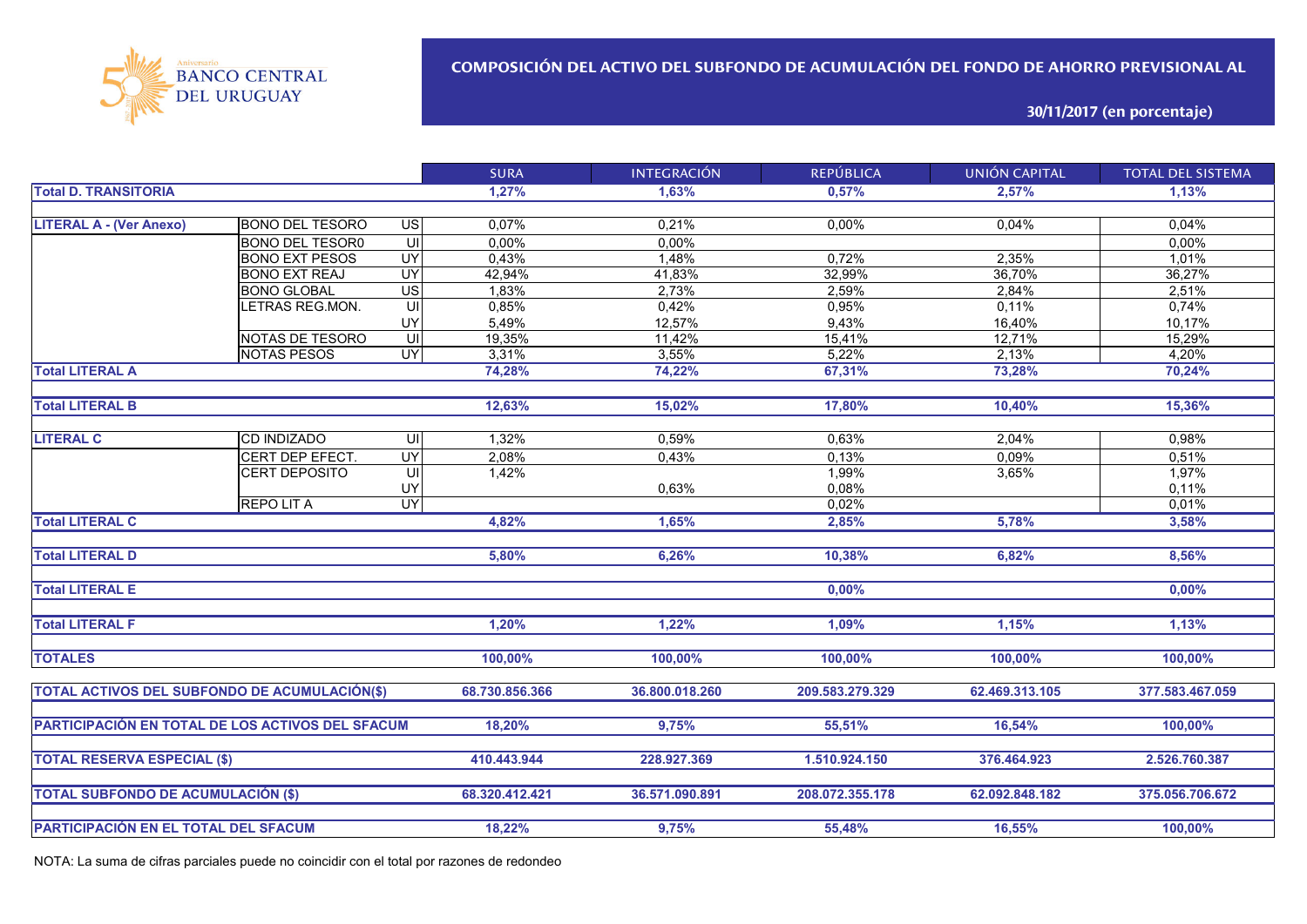# **A N E X O**

#### **MAYOR O IGUAL AL 2% DEL SUBFONDO DE ACUMULACIÓN** *30/11/17* **DETALLE DE LOS INSTRUMENTOS QUE COMPONEN EL LITERAL A CON PARTICIPACIÓN**

| COMPOSICIÓN                                         | LITERAL 'A'                 |    |        |                                   |
|-----------------------------------------------------|-----------------------------|----|--------|-----------------------------------|
| TIPO DE INSTRUMENTO                                 | <b>INSTRUMENTO</b>          |    |        | MONEDA % S/ACT FAP TOT. SISTEMA % |
| <b>BONOS DEL TESORO (BT - BL)</b>                   | <b>INSTRUMENTOS VARIOS</b>  | UI | 0,00%  |                                   |
|                                                     | <b>INSTRUMENTOS VARIOS</b>  | US | 0.04%  |                                   |
|                                                     | <b>SUB TOTAL</b>            |    |        | 0,04%                             |
| <b>BONOS EXTERNOS PESOS (BEPN)</b>                  | <b>INSTRUMENTOS VARIOS</b>  | UY | 1.01%  |                                   |
|                                                     | <b>SUB TOTAL</b>            |    |        | 1,01%                             |
| <b>BONOS EXTERNOS REAJUSTABLES (BEUY)</b>           | BEUY 00060 R270405EUYF      | UY | 6,82%  |                                   |
|                                                     | BEUY 00060 R281215EUYF      | UY | 14,64% |                                   |
|                                                     | BEUY 00060 R300710EUYF      | UY | 8,42%  |                                   |
|                                                     | BEUY 00060 R370626EUYF      | UY | 5,98%  |                                   |
|                                                     | <b>INSTRUMENTOS VARIOS</b>  | UY | 0,42%  |                                   |
|                                                     | <b>SUB TOTAL</b>            |    |        | 36,27%                            |
| <b>BONOS GLOBALES (BE)</b>                          | <b>INSTRUMENTOS VARIOS</b>  | US | 2.51%  |                                   |
|                                                     | <b>SUB TOTAL</b>            |    |        | 2,51%                             |
| LETRAS DE REGULACIÓN MONETARIA (LBUI)               | <b>INSTRUMENTOS VARIOS</b>  | UI | 0.74%  |                                   |
|                                                     | <b>SUB TOTAL</b>            |    |        | 0,74%                             |
| LETRAS DE REGULACIÓN MONETARIA CUPÓN 0 (LRM Y LRUI) | <b>INSTRUMENTOS VARIOS</b>  | UY | 10.17% |                                   |
|                                                     | <b>SUB TOTAL</b>            |    |        | 10,17%                            |
| <b>NOTAS DEL TESORO (NAUI)</b>                      | NAUI 0006000013EUIF20250525 | UI | 2,93%  |                                   |
|                                                     | NAUI 0006000016EUIF20190127 | UI | 3,90%  |                                   |
|                                                     | NAUI 0006000019EUIF20220927 | UI | 2,02%  |                                   |
|                                                     | NAUI 0006000021EUIF20251126 | U  | 2,36%  |                                   |
|                                                     | <b>INSTRUMENTOS VARIOS</b>  | UI | 4,09%  |                                   |
|                                                     | <b>SUB TOTAL</b>            |    |        | 15,29%                            |
| <b>NOTAS PESOS</b>                                  | NA 0006000008EUYF20200729   | UY | 3.44%  |                                   |
|                                                     | <b>INSTRUMENTOS VARIOS</b>  | UY | 0,76%  |                                   |
|                                                     | <b>SUB TOTAL</b>            |    |        | 4,20%                             |
| TOTAL INSTRUMENTOS LITERAL 'A'                      |                             |    | 70.24% | 70,24%                            |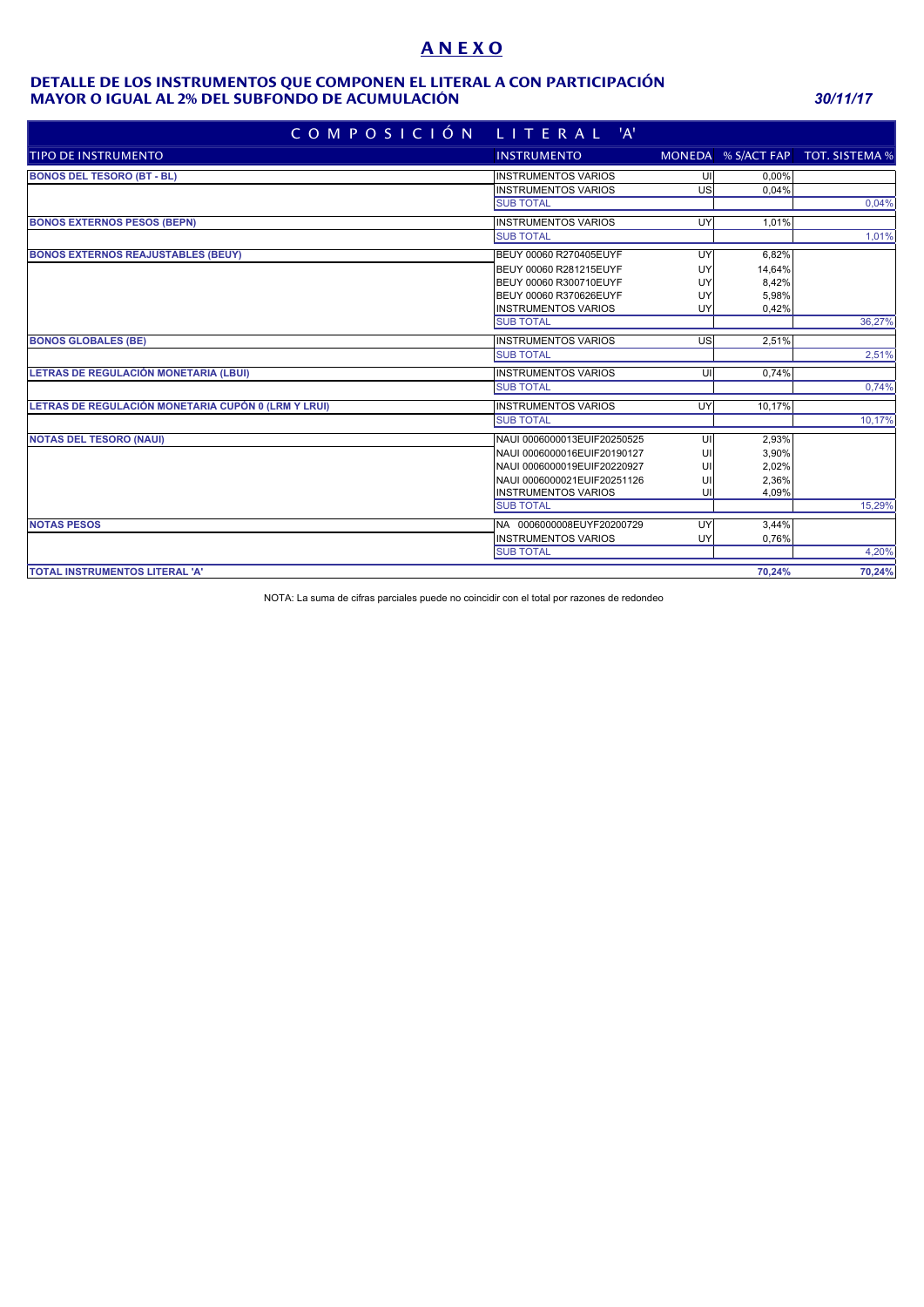

## **COMPOSICIÓN DEL ACTIVO DEL SUBFONDO DE RETIRO DEL FONDO DE AHORRO PREVISIONAL AL**

**30/11/2017 (en porcentaje)**

|                                                 |                        |                 | <b>SURA</b>    | <b>INTEGRACIÓN</b> | <b>REPÚBLICA</b> | UNIÓN CAPITAL  | <b>TOTAL DEL SISTEMA</b> |
|-------------------------------------------------|------------------------|-----------------|----------------|--------------------|------------------|----------------|--------------------------|
| <b>Total D. TRANSITORIA</b>                     |                        |                 | 1,70%          | 4,98%              | 0,12%            | 1,58%          | 0,88%                    |
|                                                 |                        |                 |                |                    |                  |                |                          |
| <b>LITERAL G - (Ver Anexo)</b>                  | BONO DEL TESORO        | US <sub>I</sub> |                |                    | 0.32%            | 0,50%          | 0.28%                    |
|                                                 | <b>BONO DEL TESOR0</b> | υıl             | 0,44%          | 0,05%              | 0,35%            | 0,86%          | 0,42%                    |
|                                                 | <b>BONO EXT PESOS</b>  | UY <sub></sub>  | 0.07%          | 1.04%              | 0.37%            | 3,94%          | 0,88%                    |
|                                                 | <b>BONO EXT REAJ</b>   | <b>UY</b>       | 6,21%          |                    | 0.64%            |                | 1,34%                    |
|                                                 | LETRAS REG.MON.        | UI              | 8,58%          | 10,25%             | 14,90%           | 9,54%          | 12,89%                   |
|                                                 |                        | UY              | 32.72%         | 42.64%             | 29.01%           | 38.80%         | 31,84%                   |
|                                                 | <b>NOTAS DE TESORO</b> | UI              | 23,79%         | 21,23%             | 18,48%           | 22,10%         | 19,97%                   |
|                                                 | <b>NOTAS PESOS</b>     | <b>UY</b>       | 12.71%         | 14,71%             | 16,49%           | 12,19%         | 15,19%                   |
| <b>Total LITERAL G</b>                          |                        |                 | 84,52%         | 89,92%             | 80,57%           | 87,94%         | 82,82%                   |
| <b>LITERAL H</b>                                | <b>CD INDIZADO</b>     | UI              |                | 0,42%              |                  |                | 0,03%                    |
|                                                 | CERT DEP EFECT.        | UY              | 0.29%          | 0,31%              | 0.09%            | 0,04%          | 0,13%                    |
|                                                 | <b>CERT DEPOSITO</b>   | UI              | 10,66%         | 1,33%              | 11,05%           | 7,43%          | 9,85%                    |
|                                                 |                        | UY              |                |                    | 1.10%            |                | 0,71%                    |
| <b>Total LITERAL H</b>                          |                        |                 | 10,95%         | 2,07%              | 12,24%           | 7,47%          | 10,71%                   |
| <b>Total LITERAL I</b>                          |                        |                 |                | 0,05%              | 4,08%            |                | 2,62%                    |
|                                                 |                        |                 |                |                    |                  |                |                          |
| <b>Total LITERAL K</b>                          |                        |                 | 2,84%          | 2,98%              | 2,99%            | 3,01%          | 2,97%                    |
| <b>TOTALES</b>                                  |                        |                 | 100,00%        | 100,00%            | 100,00%          | 100,00%        | 100,00%                  |
|                                                 |                        |                 |                |                    |                  |                |                          |
| <b>TOTAL ACTIVOS DEL SUBFONDO DE RETIRO(\$)</b> |                        |                 | 13.087.216.124 | 5.539.986.363      | 56.107.239.843   | 12.610.206.172 | 87.344.648.502           |
|                                                 |                        |                 |                |                    |                  |                |                          |
| PARTICIPACIÓN EN TOTAL DE LOS ACTIVOS DEL SFRET |                        |                 | 14,98%         | 6,34%              | 64,24%           | 14,44%         | 100,00%                  |